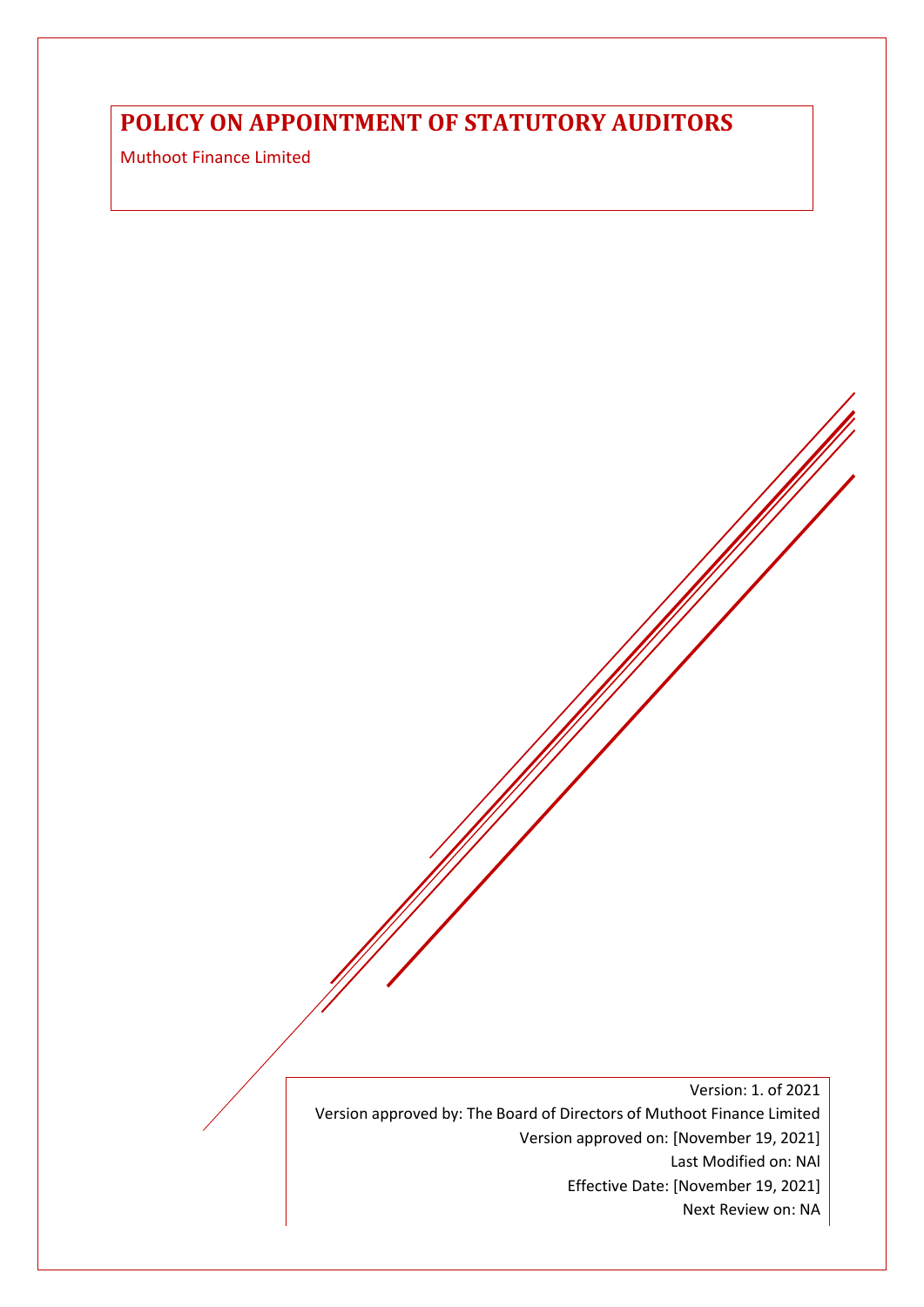# Contents

| 1. |                                                                      |  |  |  |  |
|----|----------------------------------------------------------------------|--|--|--|--|
| 2. |                                                                      |  |  |  |  |
| 3. |                                                                      |  |  |  |  |
| 4. | <b>ELIGIBILITY CRITERIA FOR APPOINTMENT OF STATUTORY AUDITORS  2</b> |  |  |  |  |
| 5. |                                                                      |  |  |  |  |
| 6. |                                                                      |  |  |  |  |
| 7. |                                                                      |  |  |  |  |
| 8. |                                                                      |  |  |  |  |
| 9. |                                                                      |  |  |  |  |
|    |                                                                      |  |  |  |  |
|    |                                                                      |  |  |  |  |
|    |                                                                      |  |  |  |  |
|    |                                                                      |  |  |  |  |
|    |                                                                      |  |  |  |  |
|    |                                                                      |  |  |  |  |
|    |                                                                      |  |  |  |  |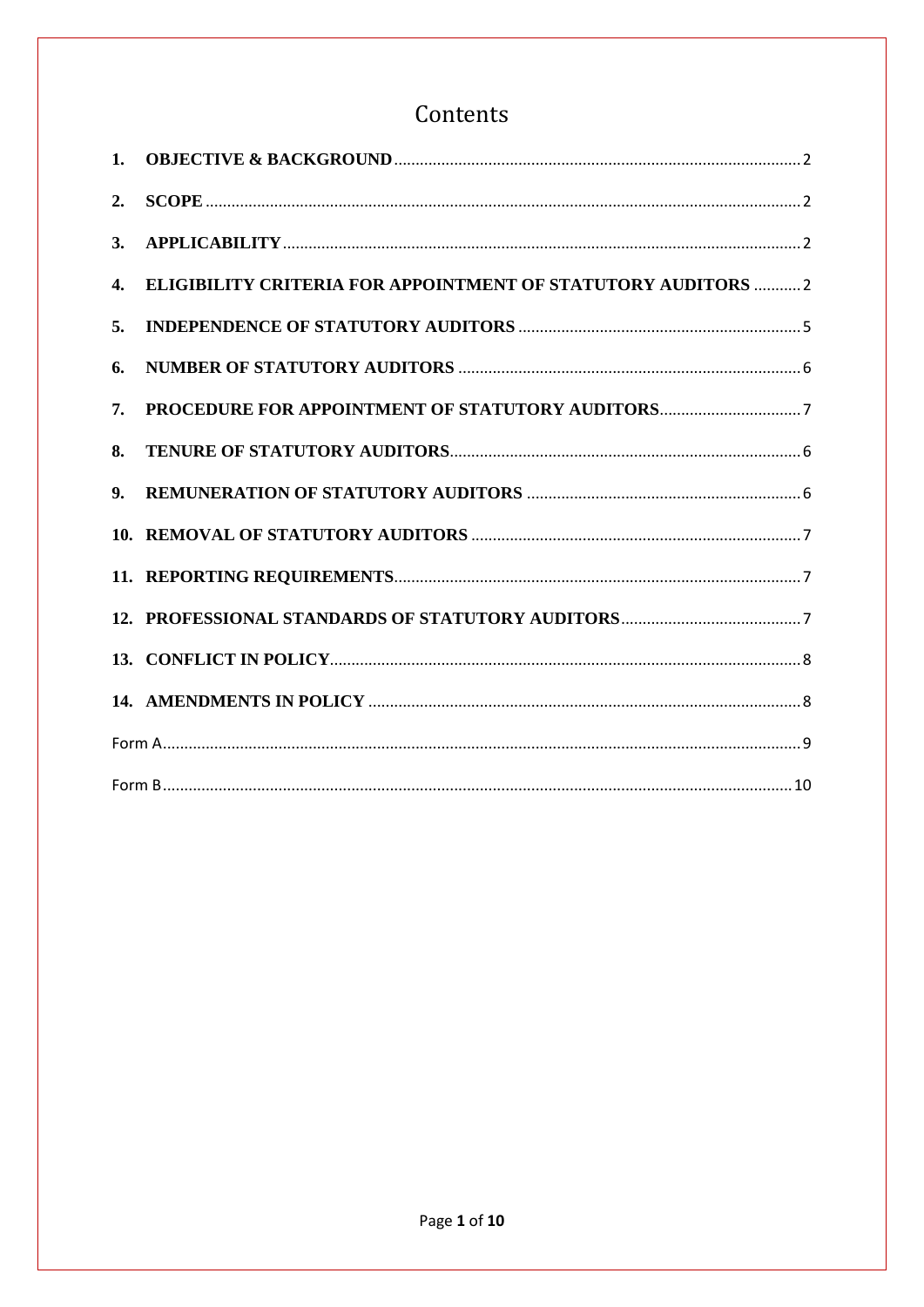## **POLICY ON APPOINTMENT OF STATUTORY AUDITORS**

### <span id="page-2-0"></span>**1. OBJECTIVE & BACKGROUND**

Chapter X of the Companies Act, 2013 and Companies (Audit and Auditors) Rules, 2014 provide for the appointment of statutory auditors in a Company registered under the Companies Act, 2013.

The Reserve Bank of India ("RBI") has issued circular bearing Ref.No.DoS.CO.ARG/SEC.01/08.91.001/2021-22 dated April 27, 2021 for Appointment of Statutory Central Auditors (SCAs)/Statutory Auditors (SAs) of Commercial Banks (excluding RRBs), UCBs and NBFCs (including HFCs), as may be amended or modified, replaced, or substituted from time to time, read with the FAQs issued on June 11, 2021 ("the RBI Guidelines") for Appointment of Statutory Auditors of Non-Banking Finance Companies. The Guidelines provides necessary instructions for appointment of SAs, the number of auditors, eligibility criteria, tenure and rotation as well as norms for ensuring the independence of auditors.

The objective of this Policy is to lay down the criteria to be considered by the Audit Committee of the Board (ACB) and the Board of Directors of the Company before the appointment of statutory auditors (SAs).

### <span id="page-2-1"></span>**2. SCOPE**

This policy shall form the basis for the appointment of SAs. The Company shall comply with the relevant provisions of the Companies Act, 2013, rules made thereunder and the regulations/ guidelines/ circulars/ notifications as issued by the Reserve Bank of India and SEBI in this regard

#### <span id="page-2-2"></span>**3. APPLICABILITY**

As per RBI Guidelines, for Entities with asset size of  $\overline{515,000}$  crore and above as at the end of previous year, the statutory audit should be conducted under joint audit of a minimum of two audit firms [Partnership firms/Limited Liability Partnerships (LLPs)].

The Guidelines is applicable for NBFCs from Financial Year 2022 onwards and since it is implemented for the first time, NBFCs has flexibility to adopt these guidelines from H2 FY 2022 in order to avoid disruptions. Accordingly, Company shall appoint new joint SAs in H2 FY2022. New joint SAs will commence audit/limited review from Q3FY2022 once their appointment is approved by the Board.

No Prior approval from RBI is required for the appointment of SAs in NBFCs. However, Company need to inform RBI about the appointment of SAs for each year by way of a certificate in **Form A**  within one month of such appointment.

## <span id="page-2-3"></span>**4. ELIGIBILITY CRITERIA FOR APPOINTMENT OF STATUTORY AUDITORS**

The RBI Guidelines prescribe certain eligibility norms which the audit firms are required to fulfil, based on the asset size of the Company. The Company's asset size, being more than ₹ 15,000 crore, the audit firms shall fulfil the following minimum criteria for being eligible to be considered for appointment as auditor of the Company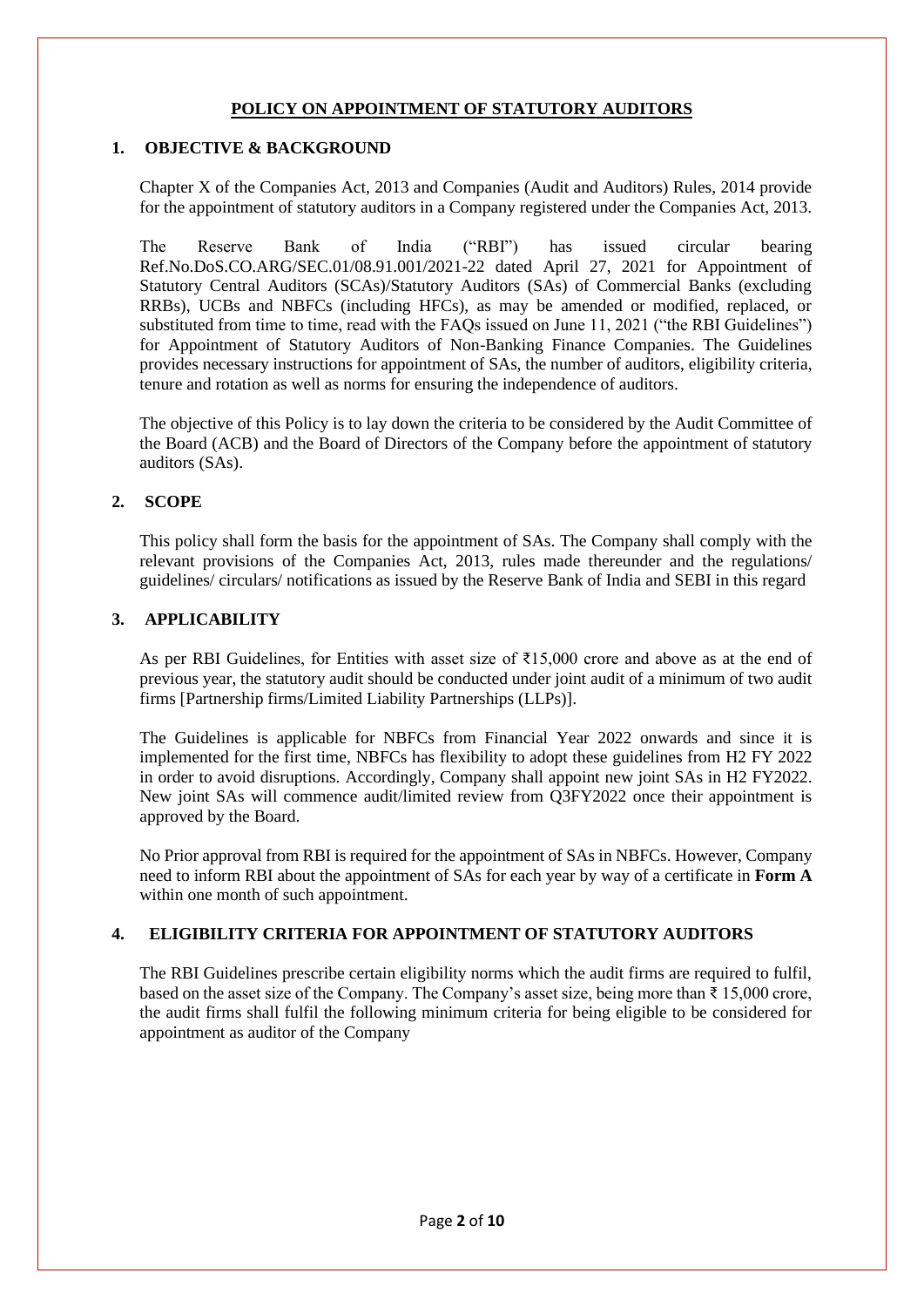### **A. Basic Eligibility**

| <b>Asset Size of</b><br><b>Entity</b> as on<br>31st March of<br><b>Previous Year</b> | Minimum No.<br>of Full-Time<br>partners<br>(FTPs)<br>associated<br>with the firm<br>for a<br>period of at<br>least<br>three $(3)$<br>years<br>Note 1 | Out of total<br>FTPs,<br>Minimum No.<br>of Fellow<br><b>Chartered</b><br><b>Accountant</b><br>(FCA)<br><b>Partners</b><br>associated<br>with the firm<br>for a<br>period of at<br>least<br>three $(3)$<br>vears | Minimum No.<br>of Full Time<br>Partners/<br>Paid CAs<br>with<br><b>CISA/ISA</b><br>Qualification<br>Note 2 | Minimum No.<br>of years of<br><b>Audit</b><br><b>Experience of</b><br>the firm<br>Note 3 | Minimum No.<br>of<br><b>Professional</b><br>staff<br>Note 4 |
|--------------------------------------------------------------------------------------|------------------------------------------------------------------------------------------------------------------------------------------------------|-----------------------------------------------------------------------------------------------------------------------------------------------------------------------------------------------------------------|------------------------------------------------------------------------------------------------------------|------------------------------------------------------------------------------------------|-------------------------------------------------------------|
| Above<br>₹15,000 crore                                                               | 5                                                                                                                                                    | 4                                                                                                                                                                                                               | $\overline{2}$                                                                                             | 15                                                                                       | 18                                                          |

**Note 1:** There should be at least one-year continuous association of partners with the firm as on the date of empanelment for considering them as full time partners. Further, at least two partners of the firm shall have continuous association with the firm for at least 10 years.

For all Commercial Banks (excluding RRBs), and UCBs/NBFCs with asset size above ₹ 1,000 crore, the full-time partner's association with the firm would mean exclusive association. The definition of 'exclusive association' will be based on the following criteria:

- (a) The full-time partner should not be a partner in other firm/s.
- (b) She/He should not be employed full time / part time elsewhere.
- (c) She/He should not be practicing in her/his own name or engaged in practice otherwise or engaged in other activity which would be deemed to be in practice under Section 2(2) of the Chartered Accountants Act, 1949.
- (d) In case of PSBs, the income of the partner from the firm/LLP should not be below the threshold limits prescribed by the Office of C&AG for the purpose of consideration as full-time partners for appointment as auditors of Public Sector Undertakings. For other Entities, the Board/ACB shall examine and ensure that the income of the partner from the firm/LLP is adequate for considering them as full-time exclusively associated partners, which will ensure the capability of the firm for the purpose.

The Company shall ensure that the firm proposed to be appointed as SA meets the following income criteria of full time partner:

(i) A Partner whose compensation \$ from the firm/LLP during previous financial year is not below the following limit:

Head office of the firm/LLP located in Delhi, Mumbai, Chennai, Kolkata, Bangalore and Hyderabad:

- a. ACA partner Rs. 2.70 lakh
- b. FCA partner Rs. 4.50 lakh

Head office of the firm/LLP located at other Places: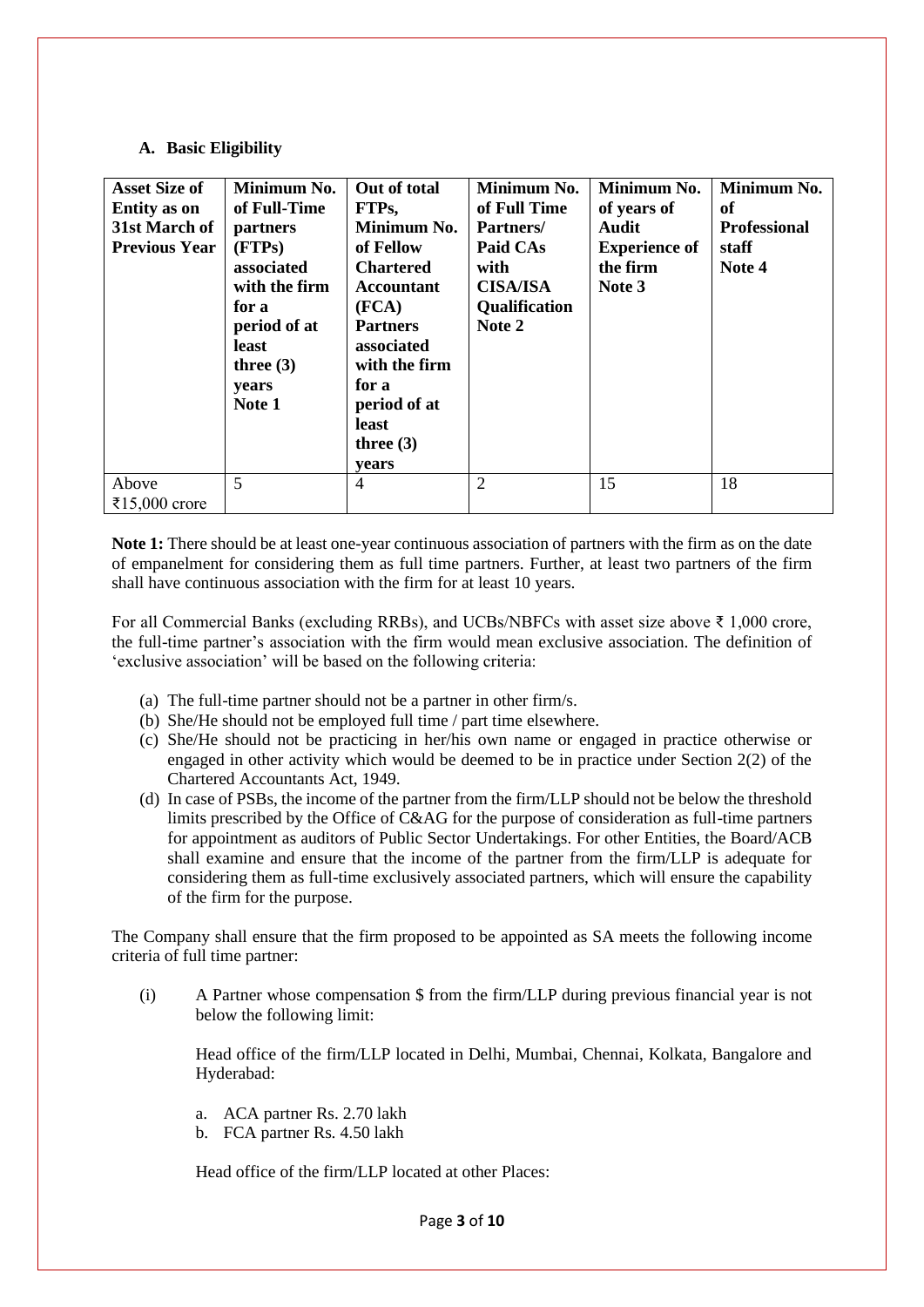- a. ACA partner Rs. 1.80 lakh
- b. FCA partner Rs. 2.70 lakh

*\$ Compensation will be sum total of share of profit, remuneration and interest on capital received by the partner from the firm/LLP. Compensation received by the partners who join during the financial year, will be extrapolated to arrive at the deemed compensation for the complete financial year. Compensation criteria of FCA partner will apply on partners who become FCA during the financial year.*

(ii) A partner whose individual percentage share in the total compensation@ during the previous financial year is less than:

Firms/LLPs having more than 14 partners 1% Firms/LLPs having 10 to 14 partners 3% Firms/LLPs having 5 to 9 partners 5% Firms/LLPs having less than 5 partners 8%

*@Total compensation will be sum total of share of profit, remuneration and interest on capital from the firm/LLP. Compensation received by the partners who joins during the financial year, will be extrapolated to arrive at the deemed compensation for the complete financial year and then will be added to the compensation of other partners to arrive at total compensation.*

### **Note 2:** CISA/ISA Qualification:

There should be at least one-year continuous association of Paid CAs with CISA/ISA qualification with the firm as on the date of shortlisting (for other Entities) for considering them as Paid CAs with CISA/ISA qualification for the purpose.

**Note 3:** Audit Experience:

Audit experience shall mean experience of the audit firm as Statutory Central/Branch Auditor of Commercial Banks (excluding RRBs)/ UCBs/NBFCs/ AIFIs. In case of merger and demerger of audit firms, merger effect will be given after 2 years of merger while demerger will be effected immediately for this purpose.

#### **Note 4:** Professional Staff

Professional staff includes audit and article clerks with knowledge of book-keeping and accountancy and who are engaged in on-site audits but excludes typists/stenos/computer operators/ secretaries/subordinate staff, etc. There should be at least one-year continuous association of professional staff with the firm as on the date of shortlisting (for other Entities) for considering them as professional staff for the purpose.

#### **B. Additional Consideration**

- (i) The audit firm, proposed to be appointed as SAs, should be duly qualified for appointment as auditor of a company in terms of Section 141 of the Companies Act, 2013.
- (ii) The audit firm should not be under debarment by any Government Agency, National Financial Reporting Authority (NFRA), the Institute of Chartered Accountants of India (ICAI), RBI or Other Financial Regulators.
- (iii) The Company shall ensure that appointment of SAs is in line with the ICAI's Code of Ethics/any other such standards adopted and does not give rise to any conflict of interest.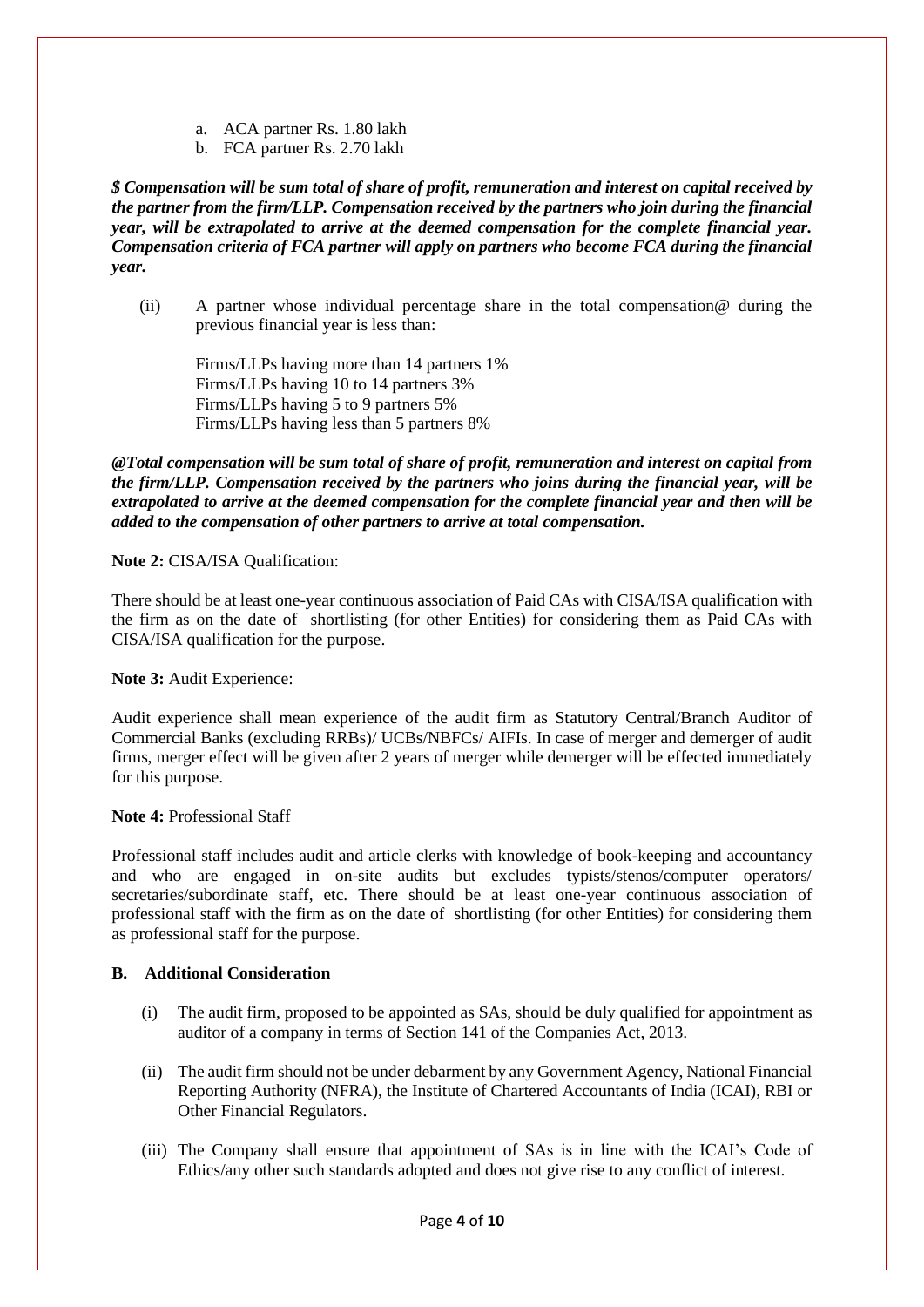- (iv) If any partner of a Chartered Accountant firm is a director in any Company, the said firm shall not be appointed as SA of any of the group entities of the Company.
- (v) The auditors should have capability and experience in deploying Computer Assisted Audit Tools and Techniques (CAATTs) and Generalized Audit Software (GAS), commensurate with the degree/ complexity of computer environment of the Entities where the accounting and business data reside in order to achieve audit objectives.

### **C. Continued Compliance with basic eligibility criteria**

In case any audit firm (after appointment) does not comply with any of the eligibility norms (on account of resignation, death etc. of any of the partners, employees, action by Government Agencies, NFRA, ICAI, RBI, other Financial Regulators, etc.), it may promptly approach the Company with full details. Further, the audit firm shall take all necessary steps to become eligible within a reasonable time and in any case, the audit firm should be complying with the above norms before commencement of Annual Statutory Audit for Financial Year ending 31st March and till the completion of annual audit.

In case of any extraordinary circumstance after the commencement of audit, like death of one or more partners, employees, etc., which makes the firm ineligible with respect to any of the eligibility norms, RBI will have the discretion to allow the concerned audit firm to complete the audit, as a special case.

### <span id="page-5-0"></span>**5. INDEPENDENCE OF STATUTORY AUDITORS**

- 5.1 The Audit Committee of the Board shall monitor and assess the independence of the auditors and conflict of interest position in terms of relevant regulatory provisions, standards and best practices. Any concerns in this regard may be flagged by the Audit Committee to the Board of Directors of the Company and concerned Senior Supervisory Manager (SSM)/Regional Office (RO) of RBI.
- 5.2 In case of any concern with the Management of the Company such as non-availability of information/non-cooperation by the Management, which may hamper the audit process, the SAs shall approach the Board/ACB of the Company, under intimation to the concerned SSM/RO of RBI.
- 5.3 The time gap between any non-audit works (services mentioned at Section 144 of Companies Act, 2013, Internal assignments, special assignments, etc.) by the SAs for the Company or any audit/non-audit works for its group entities should be at least one year, before or after its appointment as SAs. However, during the tenure as SA, an audit firm may provide such services to the Company which may not normally result in a conflict of interest, and Company may take its own decision in this regard.
- 5.4 Concurrent auditors of the Company should not be considered for appointment as SAs of the Company. The audit of the Entity and any entity with large exposure, as defined in RBI instructions on 'Large Exposures Framework' to the Entity for the same reference year should also be explicitly factored in while assessing independence of the auditor.
- 5.5 However, if an audit firm engaged with audit/non-audit works for the Group Entities (which are not regulated by RBI) is being considered by any of the RBI Regulated Entities in the Group for appointment as SCAs/SAs, it would be the responsibility of the Board/ACB of the concerned RBI Regulated Entity to ensure that there is no conflict of interest and independence of auditors is ensured, and this should be suitably recorded in the minutes of the meetings of Board/ACB.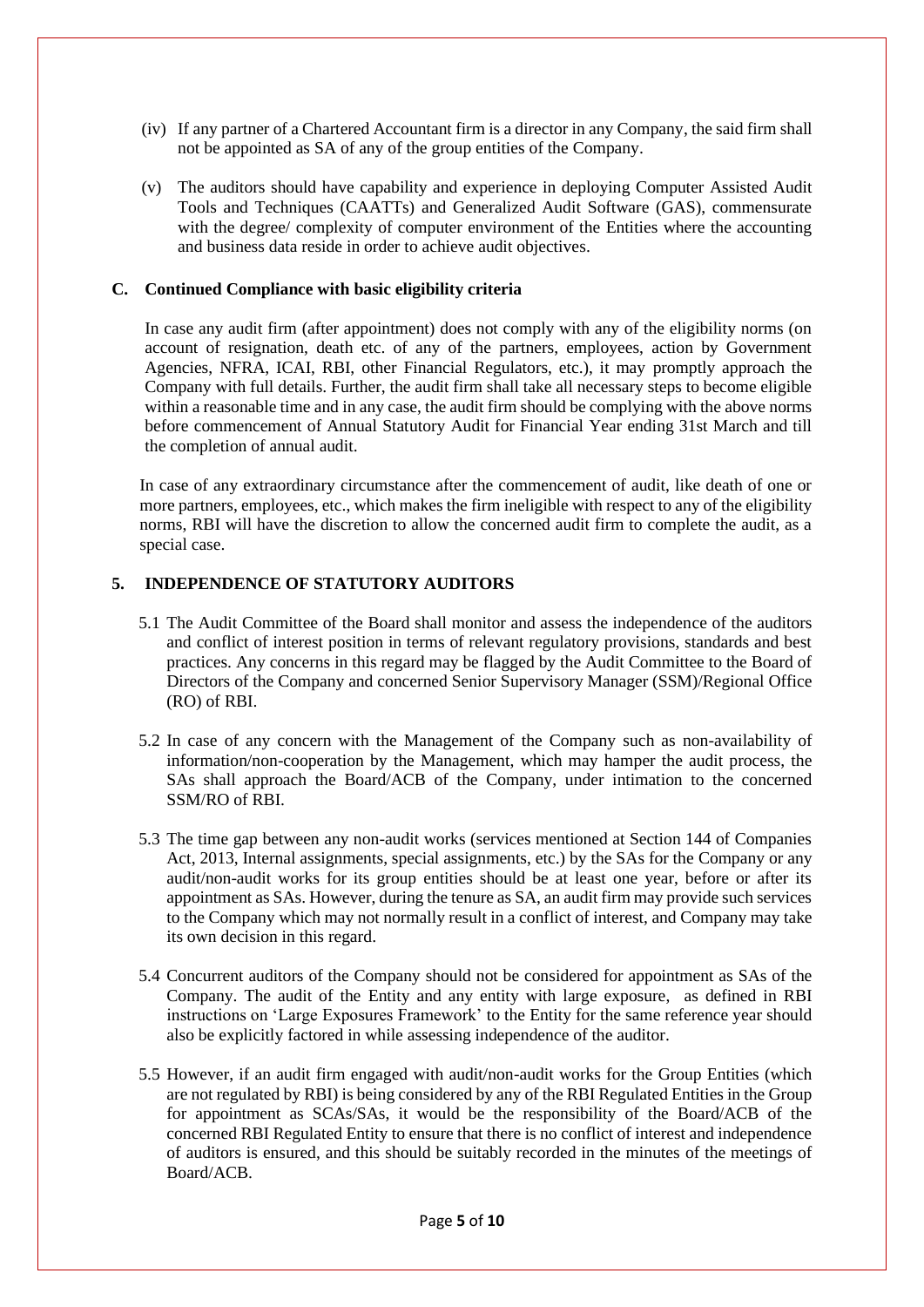5.6 The restrictions as detailed in para 5.3 and 5.4 above, should also apply to an audit firm under the same network of audit firms or any other audit firm having common partners

Note: **The Group Entities** refer to the RBI Regulated Entities in the Group, which fulfill the definition of Group Entity, as provided in the Circular [*I.e., Group entity shall mean two or more entities related to each other through any of the following relationships, viz. Subsidiary – parent (defined in terms of AS 21), Joint venture (defined in terms of AS 27), Associate (defined in terms of AS 23), Promoter-promotee [as provided in the SEBI (Acquisition of Shares and Takeover) Regulations, 1997] for listed companies, a related party (defined in terms of AS 18), Common brand name, and investment in equity shares of 20% and above*) ].

## <span id="page-6-0"></span>**6. NUMBER OF STATUTORY AUDITORS**

- 6.1 The Company is required to decide on the number of SAs based on the guidance provided under this Policy. Based on the guidelines, since the asset size of the Company is more than  $\bar{\tau}$  15,000 crore and less than  $\bar{\tau}$  500,000 crore as at last reporting period, (i.e, March 31, 2021), the Company shall appoint minimum two joint SAs.
- 6.2 Company shall ensure that the joint auditors do not have any common partners and they are not under the same network of audit firms.
- 6.3 Company may finalise the work allocation among SAs, before the commencement of the statutory audit, in consultation with the SAs.

## <span id="page-6-1"></span>**7. TENURE OF STATUTORY AUDITORS**

As per the provisions of the Companies Act, 2013, SA can be appointed for two terms consisting of five years each. RBI being the sectoral regulator , the appointment of SA shall be bound by the limitations/restrictions placed under RBI Guidelines.

As per the RBI guidelines, in order to protect the independence of the auditors/audit firms, the Company shall appoint the SAs for a continuous period of 3 years, subject to the SA satisfying the eligibility norms each year. If the Company removes SAs before completion of 3 years of tenure, it shall inform the concerned Regional Office at RBI about the same, along with the reasons / justification within a month of such decision being taken. The Company cannot reappoint an audit firm for six years after the completion of full or part of one term of the audit tenure.

As per Guidelines, one audit firm can concurrently take up statutory audit of a maximum of four Commercial Banks [including not more than one PSB or one All India Financial Institution (NABARD, SIDBI, NHB, EXIM Bank) or RBI], eight UCBs and eight NBFCs during a particular year, subject to compliance with required eligibility criteria and other conditions for each Entity and within overall ceiling prescribed by any other statutes or rules.

A group of audit firms having common partners and / or under the same network, will be considered as one entity / one audit firm.

## <span id="page-6-2"></span>**8. REMUNERATION OF STATUTORY AUDITORS**

The audit fees for SAs shall be in terms of applicable regulatory provisions and shall be reasonable and commensurate with their respective scope and coverage of audit, size and spread of assets, accounting and administrative units, complexity of transactions, level of computerization, identified risks in financial reporting, etc.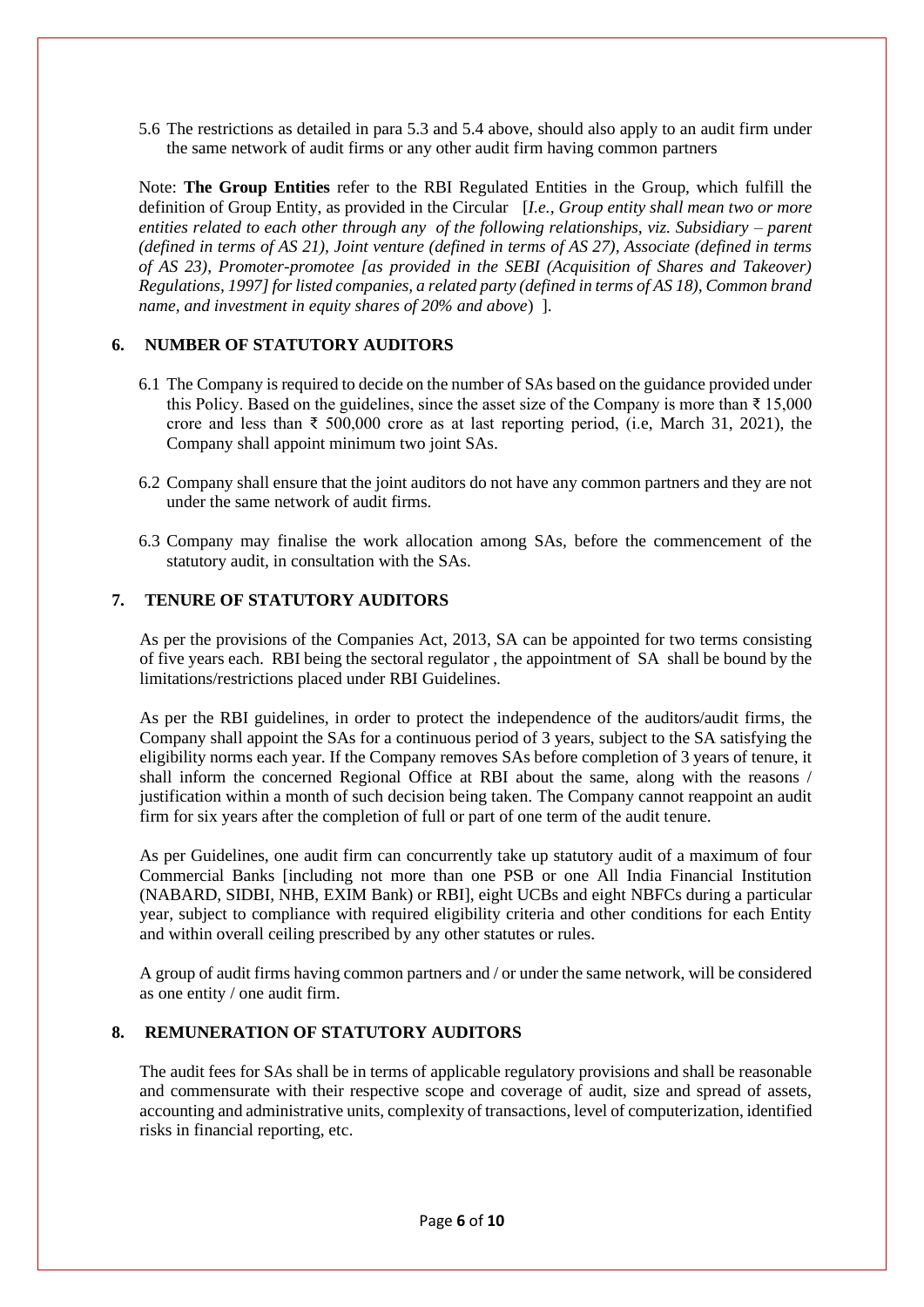Further, it shall be the discretion of the ACB & the Board to decide on the quantum of remuneration payable to each joint SA as appointed by the Company, depending upon their respective scope of work. The remuneration to SAs shall be approved in the annual general meeting of the Company.

## <span id="page-7-1"></span>**9. REMOVAL OF STATUTORY AUDITORS**

Subject to the provisions of the applicable law, including the Companies Act, 2013, the Company can remove an audit firm during their tenure with the approval of the shareholders complying with the relevant provisions of the Companies Act, 2013 and RBI Guideliness.

As per RBI guidelines, NBFCs removing the SAs before completion of three years tenure shall inform concerned SSM/RO at RBI about it, along with reasons/justification for the same, within a month of such a decision being taken.

An audit firm would not be eligible for reappointment in the Company for six (6) years (i.e. two tenures of three years each) after completion of full or part of one term of the audit tenure. However, audit firms can continue to undertake statutory audit of other companies.

### <span id="page-7-2"></span>**10. REPORTING REQUIREMENTS**

- 11.1 Post appointment of SAs, the Company shall file necessary e-forms as required under the Companies Act, 2013 within the timeliness provided under the Companies Act, 2013.
- 11.2Company shall inform the Regional Office of RBI (Department of Supervision), under whose jurisdiction the Registered Office is located about the appointment of SAs for each year by way of a certificate in Form A within one month of such appointment.

## <span id="page-7-3"></span>**11. PROFESSIONAL STANDARDS OF STATUTORY AUDITORS**

- 12.1The SAs shall be strictly guided by the relevant professional standards in discharge of their audit responsibilities with highest diligence.
- 12.2The Audit Committee shall review the performance of SAs on an annual basis. Any serious lapses/negligence in audit responsibilities or conduct issues on part of the SAs or any other matter considered as relevant shall be reported to RBI within two months from completion of the annual audit. Such reports should be sent with the approval/recommendation of the Audit Committee, with the full details of the audit firm.
- 12.3 In the event of lapses in carrying out audit assignments resulting in misstatement of Company's financial statements, and any violations/lapses vis-à-vis the RBI's directions/guidelines regarding the role and responsibilities of the SAs, the SAs would be liable to be dealt with suitably under the relevant statutory/regulatory framework.

## <span id="page-7-0"></span>**12. PROCEDURE FOR APPOINTMENT OF STATUTORY AUDITORS**

The RBI guidelines prescribe the procedure for appointment of SAs, which includes the following:

- 12.1The Company shall shortlist minimum of two audit firms for every vacancy of SA;
- 12.2Company shall obtain a certificate alongwith relevant information as per Form B from the audit firm(s) proposed to be appointed as SAs from the audit firm(s) proposed to be appointed as SAs to the effect that the audit firm(s)complies with all the eligibility norms prescribed by RBI for the purpose. Such certificate shall be duly signed by the main partner/s of the audit firm proposed for appointment under the seal of the said audit firm;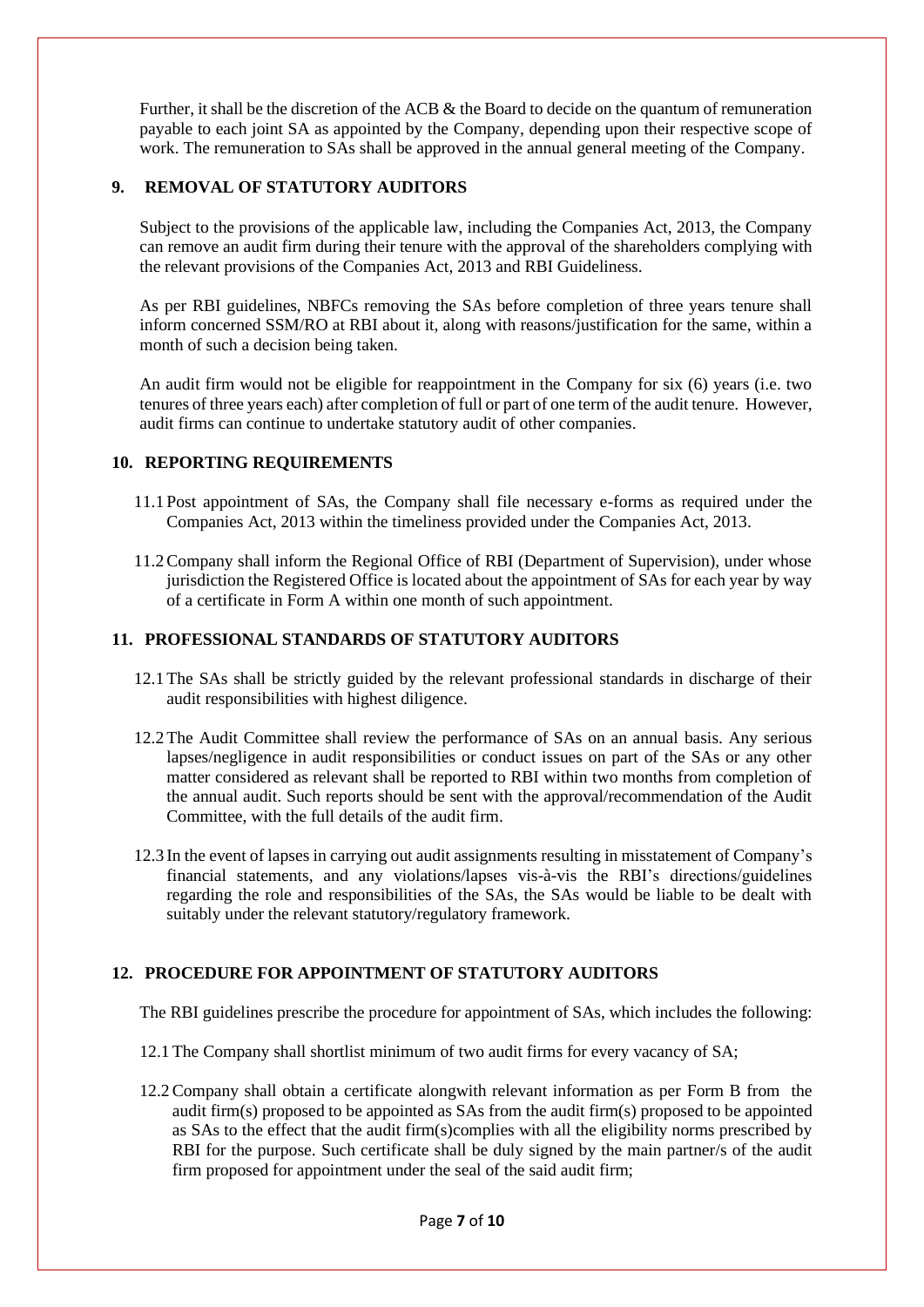- 12.3The Audit Committee shall recommend the appointment to the Board and the Board shall recommend the same for the approval of the shareholders. Shareholders shall appoint the SAs in Annual General Meeting;
- 12.4 In case of casual vacancy caused by the resignation of the SAs, the Board of Directors of the Company shall appoint SAs and approval of the shareholders shall be obtained for such appointment within 3 months from the date of appointment as per the provisions of the Companies Act, 2013.
- 12.5 Managing Director shall be authorized to deal with appointment procedure including screening of firms, assessing experience, eligibility criteria, making recommendations to the Audit Committee for approval, signing the appointment letters and related documents, finalizing the fees and payment terms, providing management representation to the auditors and do the needful for all related matters.

#### <span id="page-8-0"></span>**13. CONFLICT IN POLICY**

In the event of a conflict between this Policy and the extant regulations or laws (as may be amended, replaced, restated, from time to time), the regulations and laws shall prevail.

### <span id="page-8-1"></span>**14. AMENDMENTS IN POLICY**

To the extent any change/ amendment is required in terms of any applicable law or change in regulations, the regulations would prevail over the Policy and the provisions in the Policy would be modified in due course to make it consistent with law, however, notwithstanding such nonmodification or pending such modification, the applicable law and regulations (as changed) shall prevail over the Policy, and the Policy shall be read accordingly. Such amended Policy shall be placed before the ACB and the Board for noting and necessary ratification.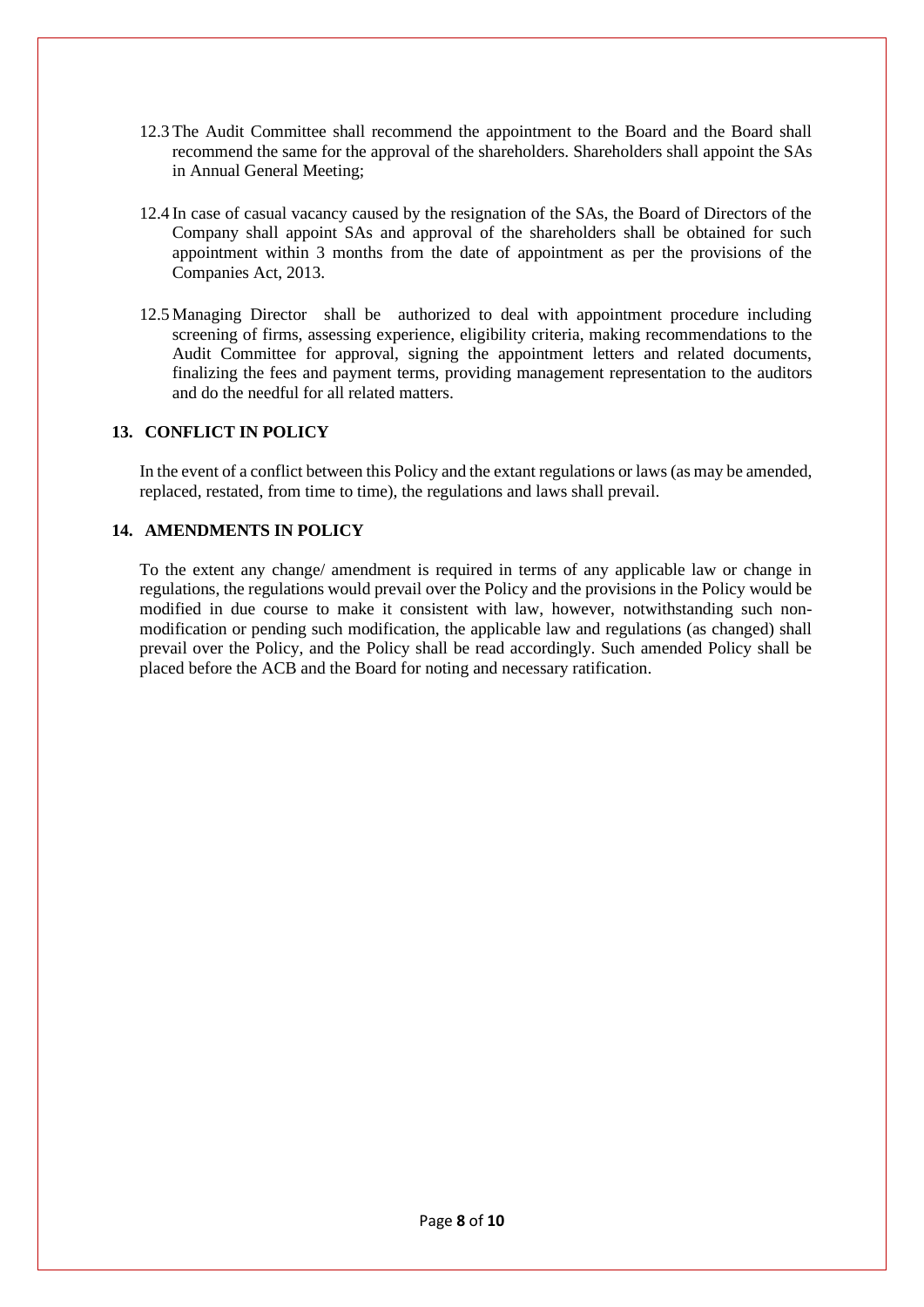# Form A

## **Information to be submitted by the NBFCs regarding appointment of SA**

<span id="page-9-0"></span>The Company has appointed M/s \_\_\_\_\_\_\_\_\_\_\_\_\_\_, Chartered Accountants (Firm Registration Number as Statutory Auditor (SA) for the financial year \_\_\_\_ for their 1st/2nd/3rd term.

The Company has obtained eligibility certificate from (name and Firm Registration Number of the audit firm) appointed as SA of the company for FY \_\_\_\_along with relevant information in the format as prescribed by RBI.

The firm has no past association/association for \_\_\_\_\_\_ years with the company as SA/SBA.

The company has verified the said firm's compliance with all eligibility norms prescribed by RBI for appointment of SAs of NBFCs.

Signature

(Name and Designation) Date: